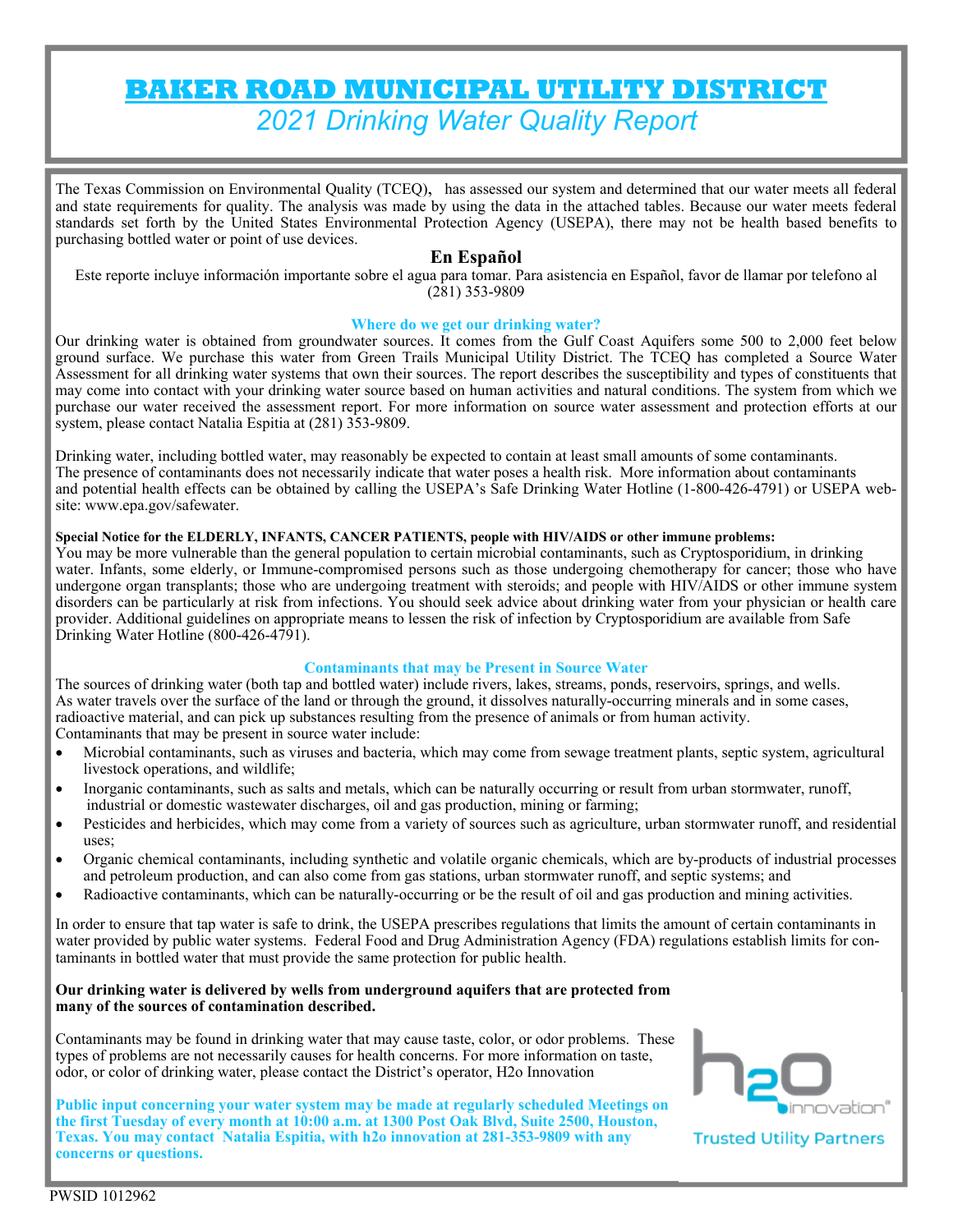# **About the Following Tables**

The following table contains all of the chemical constituents which have been found in your drinking water for the most recent testing performed in accordance with applicable regulations. USEPA requires water systems to test up to 97 constituents. The constituents detected in your water are listed in the attached table.

## **DEFINITIONS**

**Maximum Contaminant Level (MCL)** - The highest level of a contaminant in drinking water. MCL's are set as close to the MCLG's as feasible using the best available treatment technology.

**Maximum Contaminant Level Goal (MCLG)** - The level of a contaminant in drinking water below which there is no known or expected health risk. MCLG's allow for a margin of safety.

**Treatment Technique** – A required process intended to reduce the level of a contaminant in drinking water.

Action Level – The concentration of a contaminant which, if exceeded, triggers treatment or other requirements which a water system must follow.

**ppm** = parts per million or milligrams per liter (mg/l), one part per million corresponds to one minute in two years or a single penny in \$10,000.

**ppb** = parts per billion or micrograms per liter (mg/l), one part per billion corresponds to one minute in 2,000 years or a single penny in \$10,000,000.

**pCi/l** = pico curies per liter: Measure of radioactivity.

**Maximum Residual Disinfectant Level (MRDL)** - The highest level of a disinfectant allowed in drinking water. There is convincing evidence that addition of a disinfectant is necessary for control of microbial contaminants.

**Maximum Residual Disinfectant Level Goad (MRDLG)** - The level of a drinking water disinfectant below which there is no known or expected risk to health. MRDLG's do not reflect the benefits of the use of disinfectants to control microbial contamination.

**Level 1 Assessment** - A Level 1 assessment is a study of the water system to identify potential problems and determine (if possible) why total coliform bacteria have been found in our water system.

**Level 2 Assessment** - A Level 2 assessment is a very detailed study of the water system to identify potential problems and determine (if possible) why an E. Coli MCL violation has occurred and/or why total coliform bacteria have been found in our water system on multiple occasions.

# **Baker Road M.U.D. TX1012962 2021 Drinking Water Quality Report**

| <b>Disinfectant Residual</b> |                          |                           |                                              |                |             |                                   |                  |                                               |  |  |
|------------------------------|--------------------------|---------------------------|----------------------------------------------|----------------|-------------|-----------------------------------|------------------|-----------------------------------------------|--|--|
| Year                         | Constituent              | <b>Highest</b><br>Average | <b>Range of</b><br><b>Detected</b><br>Levels | <b>MCL</b>     | <b>MCLG</b> | <b>Units of</b><br><b>Measure</b> | <b>Violation</b> | <b>Source of Constituent</b>                  |  |  |
| 2021                         | Chlorine<br>Disinfectant | 1.9                       | $0.91 - 2.9$                                 | $\overline{4}$ | 4           | ppm                               | N                | Water additive used to con-<br>trol microbes. |  |  |

|      | <b>Lead and Copper</b> |                        |                                                                       |                     |                                   |                  |                                                                                                                     |  |  |  |  |
|------|------------------------|------------------------|-----------------------------------------------------------------------|---------------------|-----------------------------------|------------------|---------------------------------------------------------------------------------------------------------------------|--|--|--|--|
| Year | <b>Constituent</b>     | The 90th<br>Percentile | Number of<br><b>Sites</b><br><b>Exceeding</b><br><b>Action Levels</b> | <b>Action Level</b> | <b>Units of</b><br><b>Measure</b> | <b>Violation</b> | <b>Source of Constituent</b>                                                                                        |  |  |  |  |
| 2021 | Lead                   | 0.866                  |                                                                       | 15                  | ppb                               | N                | Corrosion of household plumbing<br>System; Erosion of natural depos-<br><sub>1</sub> t <sub>s</sub>                 |  |  |  |  |
| 2021 | Copper                 | 0.159                  | $\theta$                                                              | 1.3                 | ppm                               | N                | Erosion of natural deposits; Leach-<br>ing from wood preservatives; Cor-<br>rosion of household plumbing<br>systems |  |  |  |  |

If present, elevated levels of lead can cause serious health problems, especially for pregnant women and young children. Lead in drinking water is primarily from materials and components associated with service lines and home plumbing. This water supply is responsible for providing high quality drinking water, but cannot control the variety of materials used in plumbing components. When your water has been sitting for several hours, you can minimize the potential for lead exposure by flushing your tap for 30 seconds to 2 minutes before using water for drinking or cooking. If you are concerned about lead in your water, you may wish to have your water tested. Information on lead in drinking water, testing methods, and steps you can take to minimize exposure is available from the Safe Drinking Water Hotline or at http://www.epa.gov/safewater/lead.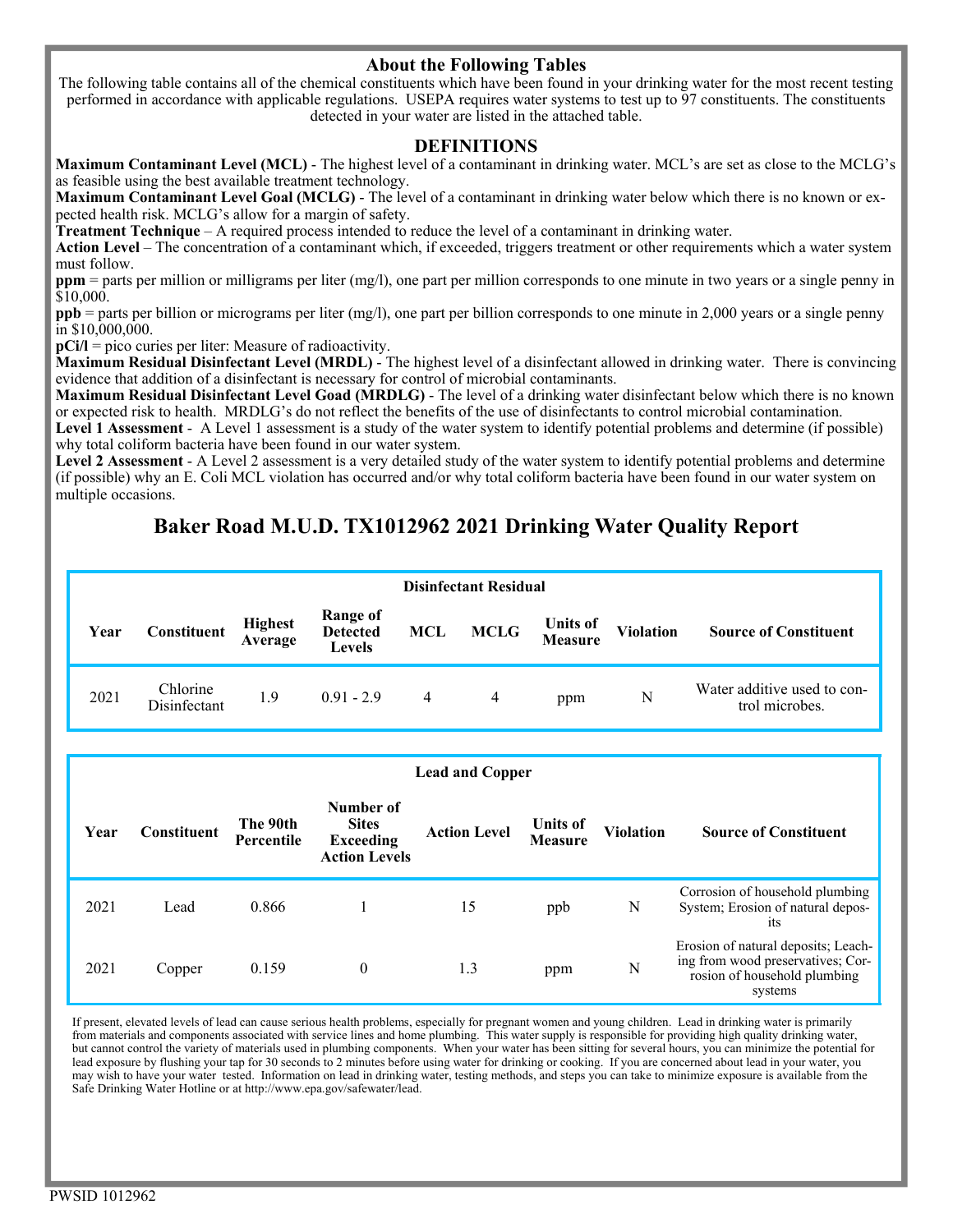| <b>Organic Contaminants</b> |                                 |                                                          |             |    |          |     |   |                                                                            |  |
|-----------------------------|---------------------------------|----------------------------------------------------------|-------------|----|----------|-----|---|----------------------------------------------------------------------------|--|
| Year                        | Constituent                     | <b>Highest Detect-</b> Range of<br><b>Sampling Point</b> | Levels      |    |          |     |   | ed Level at Any Detected MCL MCLG Units of Violation Source of Constituent |  |
| 2021                        | Total Trihalomethanes<br>(TTHM) | 1.0                                                      | $1.0 - 1.0$ | 80 | $\bf{0}$ | ppb | N | By-product of drinking<br>water chlorination.                              |  |

# **During 2021, Baker Road M.U.D. TX 1012962 received all of its water from a well operated by Green Trails M.U.D. TX1011839 Green Trails M.U.D. provided the following water quality information:**

| <b>Inorganic Contaminants</b> |                    |                                                                  |                                              |            |          |                                   |                  |                              |  |  |
|-------------------------------|--------------------|------------------------------------------------------------------|----------------------------------------------|------------|----------|-----------------------------------|------------------|------------------------------|--|--|
| Year                          | <b>Constituent</b> | <b>Highest Detected</b><br>Level at Any<br><b>Sampling Point</b> | Range of<br><b>Detected</b><br><b>Levels</b> | <b>MCL</b> | MCL<br>G | <b>Units of</b><br><b>Measure</b> | <b>Violation</b> | <b>Source of Constituent</b> |  |  |
| 2021                          | Arsenic*           | 6.6                                                              | $6.6 - 6.6$                                  | 10         | $\bf{0}$ | ppb                               | N                | Erosion of natural deposits. |  |  |
| 2021                          | Barium             | 0.178                                                            | $0.178 - 0.178$                              | 2          | 2        | ppm                               | N                | Erosion of natural deposits. |  |  |
| 2021                          | Fluoride           | 0.41                                                             | $0.41 - 0.41$                                | 4          | 4.0      | ppm                               | N                | Erosion of natural deposits. |  |  |
| 2017                          | Nitrate            | 0.02                                                             | $0.02 - 0.02$                                | 10         | $\theta$ | ppm                               | N                | Erosion of natural deposits. |  |  |

While your drinking water meets EPA's standard for arsenic, it does contain low levels of arsenic. EPA's standard balances the current understanding of arsenic's possible health effects against the costs of removing arsenic from drinking water. EPA continues to research the health effects of low levels of arsenic, which is known to cause cancer in humans at high concentrations and is linked to other health effects such as skin damage and circulatory problems.

|      | <b>Radioactive Contaminants</b> |                                                                         |                                         |    |                 |                                   |                  |                                   |  |  |
|------|---------------------------------|-------------------------------------------------------------------------|-----------------------------------------|----|-----------------|-----------------------------------|------------------|-----------------------------------|--|--|
| Year | Constituent                     | <b>Highest Detected</b><br><b>Level at Any</b><br><b>Sampling Point</b> | Range of<br><b>Detected Lev-</b><br>els |    | <b>MCL MCLG</b> | <b>Units of</b><br><b>Measure</b> | <b>Violation</b> | <b>Source of Constituent</b>      |  |  |
| 2021 | Combined<br>Radium<br>226 & 228 | 1.5                                                                     | $1.5 - 1.5$                             | 5  | $\mathbf{0}$    | pCi/l                             | N                | Erosion of natural depos-<br>its. |  |  |
| 2015 | Gross Beta                      | 4.3                                                                     | $4.3 - 4.3$                             | 50 | $\theta$        | pCi/1                             | N                | Erosion of natural deposits       |  |  |
| 2015 | Gross Alpha                     | 3.3                                                                     | $3.3 - 3.3$                             | 15 | $\theta$        | pCi/l                             | N                | Erosion of natural depos-<br>its. |  |  |

|      | <b>Organic Contaminants</b> |                                                                  |                                              |    |                 |                                   |   |                                               |  |  |  |
|------|-----------------------------|------------------------------------------------------------------|----------------------------------------------|----|-----------------|-----------------------------------|---|-----------------------------------------------|--|--|--|
| Year | Constituent                 | <b>Highest Detected</b><br>Level at Any<br><b>Sampling Point</b> | Range of<br><b>Detected</b><br><b>Levels</b> |    | <b>MCL MCLG</b> | <b>Units of</b><br><b>Measure</b> |   | <b>Violation</b> Source of Constituent        |  |  |  |
| 2021 | Total Trihalomethanes       | 1.0                                                              | $1.0 - 1.0$                                  | 80 | $\overline{0}$  | ppb                               | N | By-product of drinking<br>water chlorination. |  |  |  |
| 2019 | Total Halo acetic Acids     | 8.4                                                              | $8.4 - 8.4$                                  | 60 | $\theta$        | ppb                               | N | By-product of drinking<br>water chlorination  |  |  |  |